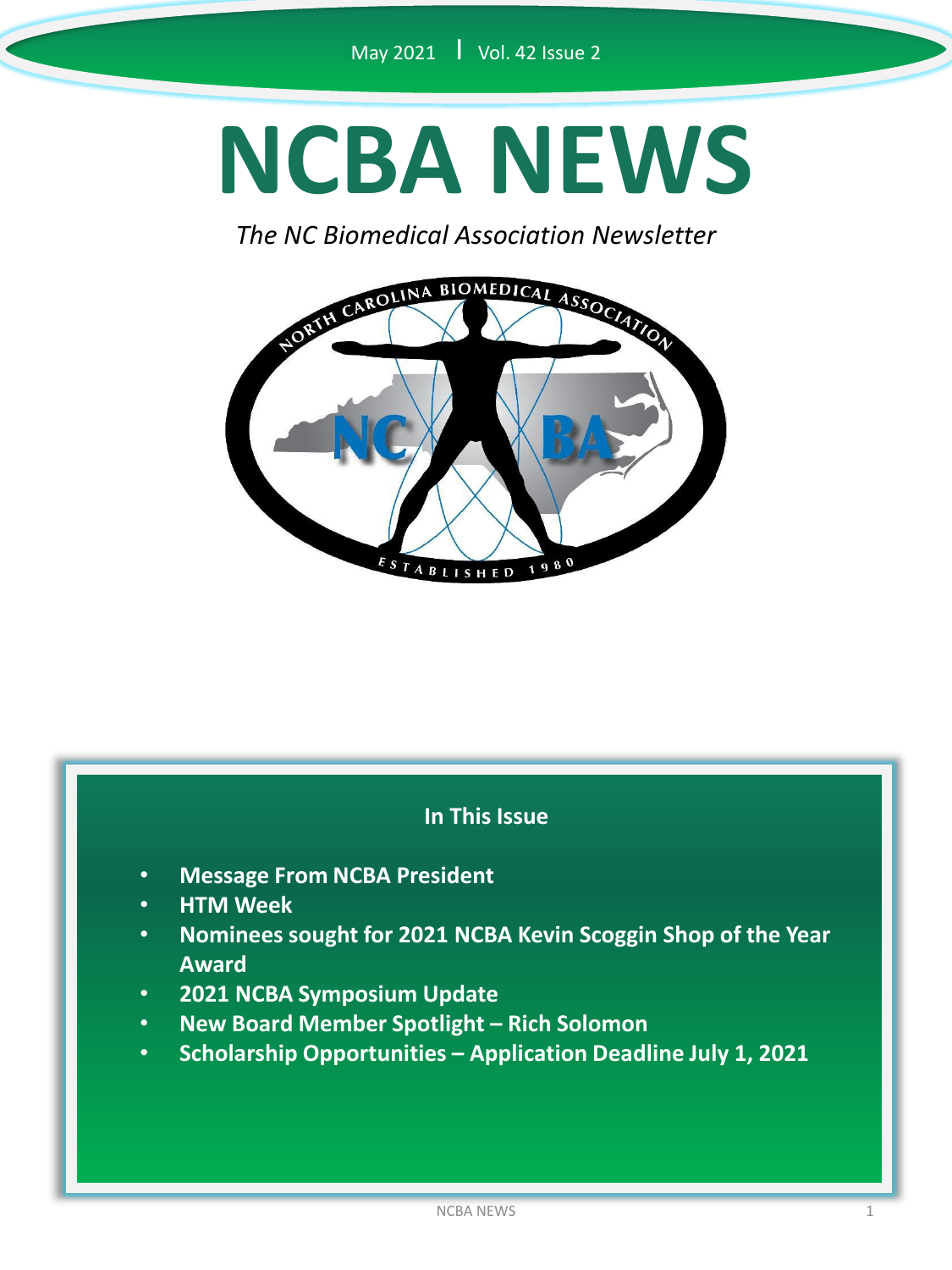## **President's Letter** *by Aaron Watts, NCBA President*



May 22, 2021

Dear NCBA Community,

As we are all aware, the COVID19 pandemic has had an immense global impact and has changed our industry like nothing before. It took our 2020 Symposium from us among many other social events. As we try to put the dreaded year of 2020 in our rearview mirror, it is with great pleasure that I announce registration for the 2021 Symposium, which was opened on May 12.

To protect everyone's health and wellbeing, as well as staying within state mandates, this year we will have to reduce the number of participants in the classroom and vendor setting. It will be extremely important for you to get registered as quickly as possible for the 2021 Symposium.

Due to all of the uncertainties, we have adjusted our schedule and format for this year. Our symposium this year will be August 17-19. We will kick off the event that Tuesday with the Mike McCoy Annual Golf Tournament, which will be held at Pinehurst No. 5. There are limited spaces in this year's tournament so be sure to register early. As always, there will be numerous educational opportunities as well as our vendor exhibit on the Wednesday and Thursday. Stay tuned for a more detailed schedule and education curriculum.

I am very grateful for all the work that has been done by our Board of Directors for organizing and preparing to launch this year's annual conference. The continued support and patience from our members and vendors leave no doubt that we will have yet another successful event.

We will be sending out additional details and new timelines to keep you informed.

Aaron Watts President, NC Biomedical Association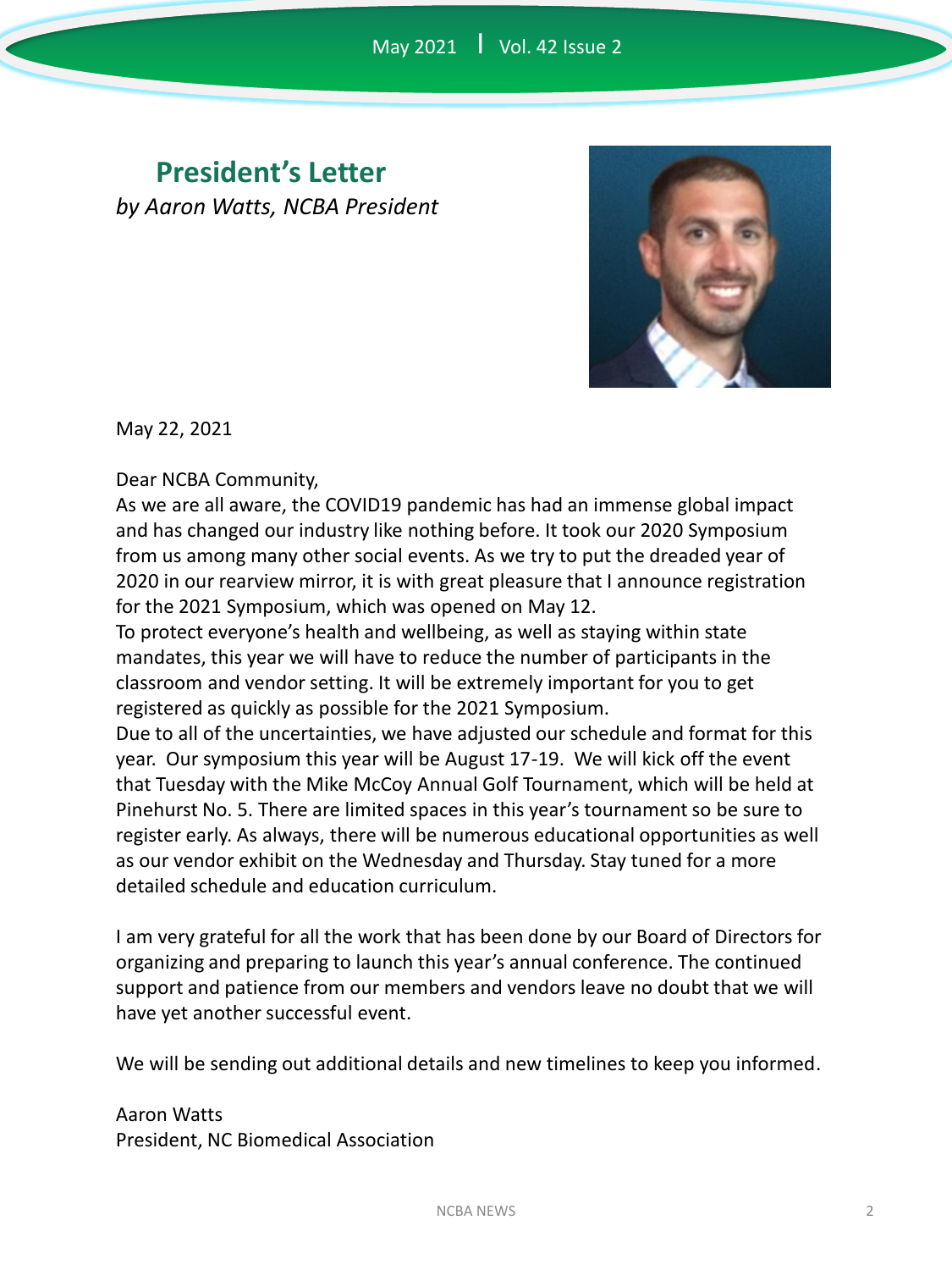**On behalf of the NCBA Board of Directors, we hope each of you enjoyed this year's HTM week and were able to be recognized in your respective workplaces. Thank you for what you do each day for the customers and communities you service!**

> **Healthcare Technology Management Week** May 16-22, 2021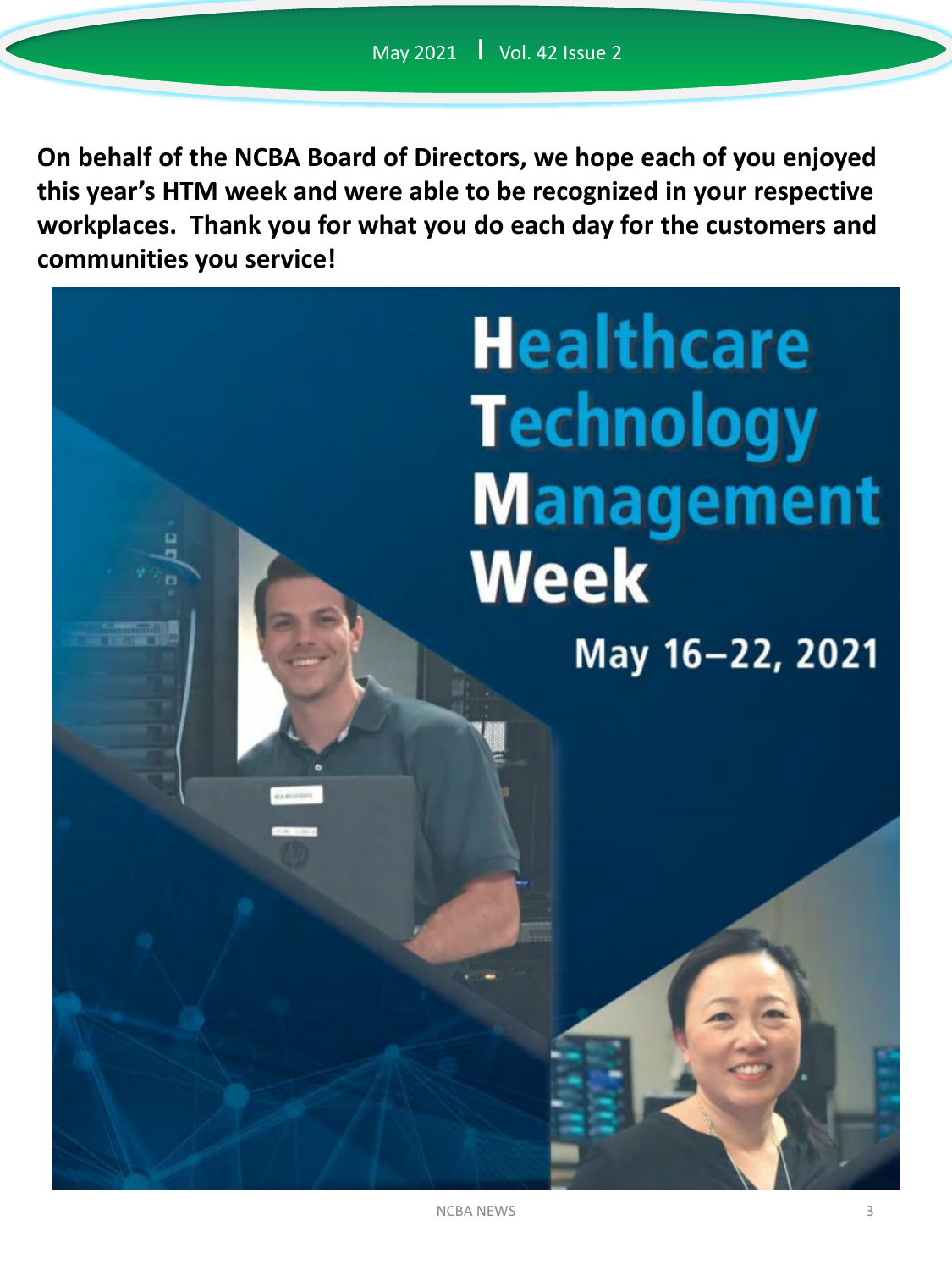## **2021 NCBA Kevin Scoggin Shop of the Year**

Do you have, or know of a Biomedical Engineering shop worthy of special recognition? In honor of Kevin Scoggin, the North Carolina Biomedical Association (NCBA) is accepting nominations for the Kevin Scoggin Biomedical Shop Recognition Program.

Last year's recipient from WakeMed was very worthy. There are many other shops across the state making similar impacts for their organization and should be recognized. If you know of a group that is in this class, please nominate them.

**[http://ncbiomedassoc.com/Repository/ScholarshipAwards/Applications/shopofthe](http://ncbiomedassoc.com/Repository/ScholarshipAwards/Applications/shopoftheyear2020.pdf) year2020.pdf**

The current deadline for submission is **September 17, 2021.**

Please direct any questions about this award to Rich Solomon, Shop of the Year Coordinator at **[bod4@ncbiomedassoc.com](mailto:bod4@ncbiomedassoc.com)**

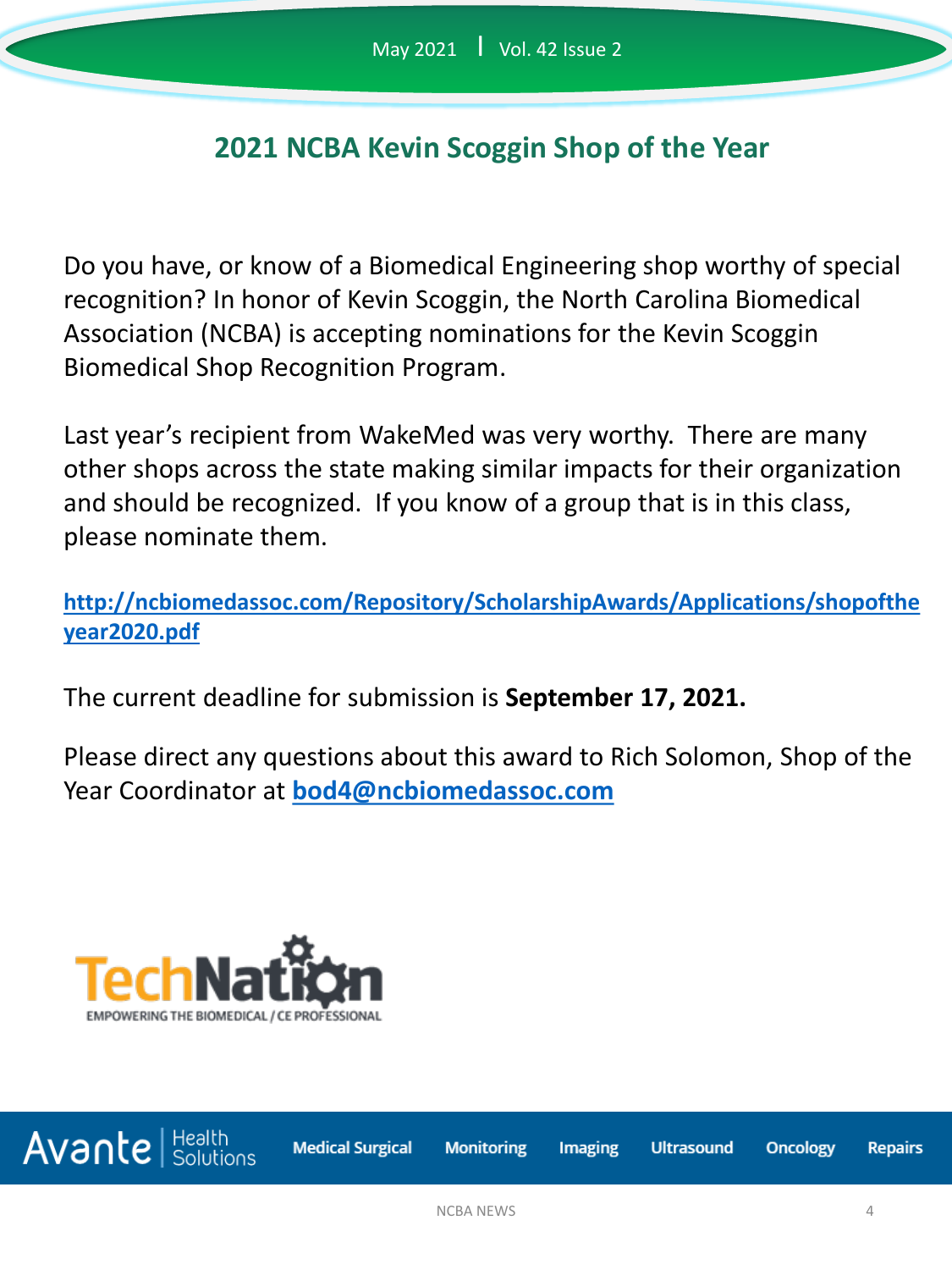# **MARK YOUR CALENDARS**

With COVID-19 continuing to create uncertainties on multiple fronts, this year's Symposium is being streamlined with Friday's activities being curtailed. Vendor, attendee, and golf registration is open! The educational classes are in the process of being reprogrammed with final adjustments expected very soon. With registration being open, you will still be able to make changes once the final class offering is released. Thank you for your patience!

#### **August 17, 2021 (Tuesday)**

5<sup>th</sup> Annual NCBA Mike McCoy Annual Golf Tournament Pinehurst Course #5

#### **August 18 - August 19, 2021 (Wednesday and Thursday)**

43<sup>rd</sup> Annual NC Biomedical Association Annual Symposium and Exposition Carolina Hotel – Pinehurst Resort



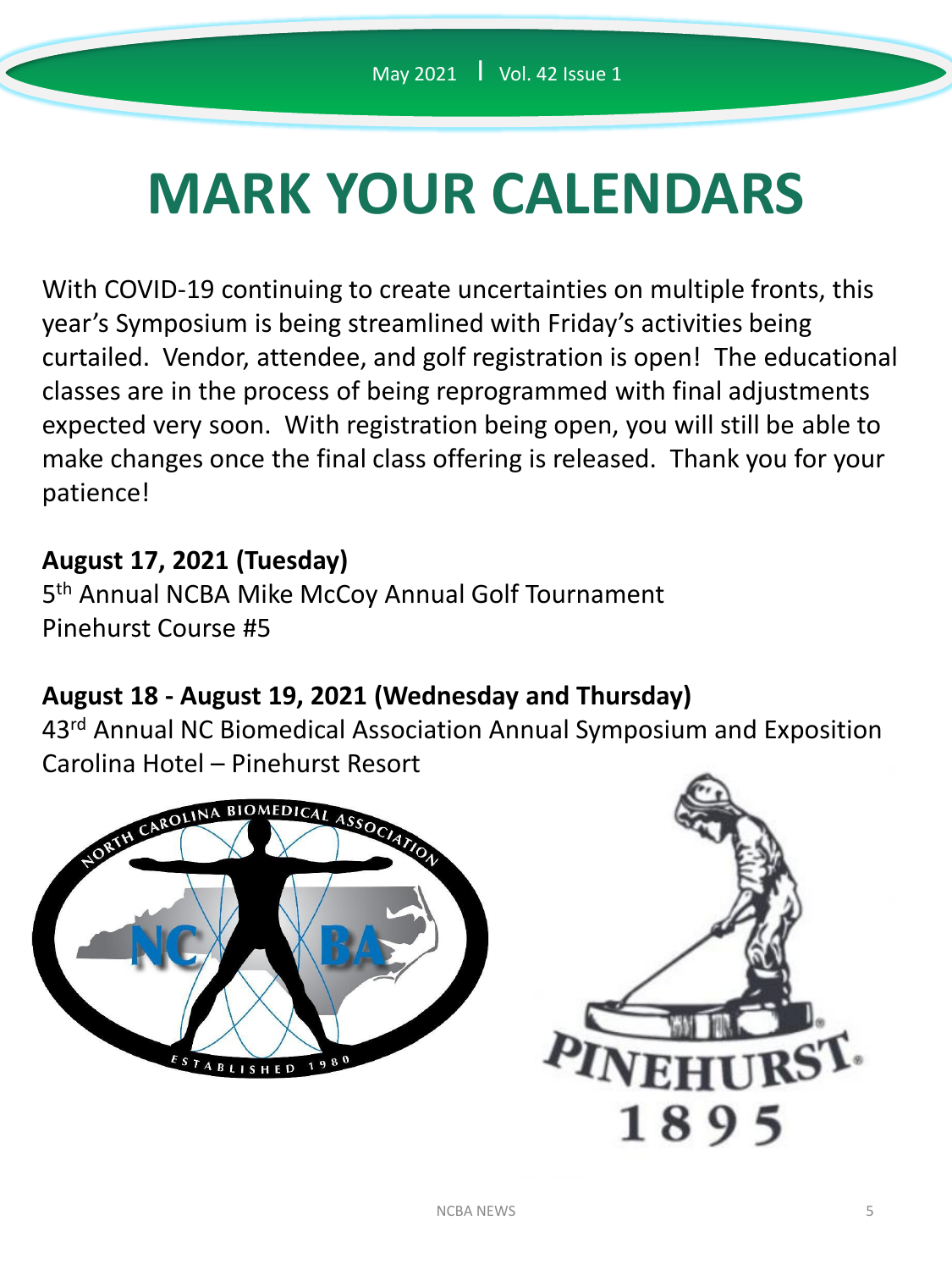



# Meet your newest Board Member Rich Solomon

**Current employer/position:** Duke University Health System / CBET, BMET II

**Years in HTM field:** 2 1/2

**Currently live:** Mebane, NC

**Hometown:** Prospect Hill, NC

**What led you to this field?** Retired from the USAF after 22 years. I was a firearms instructor/maintainer and have always enjoyed teaching people and taking things apart, fixing, and putting them back together**.**

**What do you enjoy most about your work?** I most enjoy the comradeship of the team here with everyone sharing the same vision and dedication to our customers and the hospital.

**What do you plan to do to contribute to the success of the NCBA?** I feel that since I'm new to the board and the HTM career field, I can hopefully bring fresh eyes and a different perspective to a quickly evolving field with heavy emphasis on the IT/IoT of current medical devices.

**What advice would you have for those entering this field?** Establish a mentor right off. Learn from them. As you develop your hard skills, don't neglect your soft skills. Establish rapport with the clinical side/customers. Remember that you will make mistakes; ensure you learn from them. Above all, do the right thing. You are working on/certifying/repairing medical equipment that has direct impact on patients and indirect impact on that patient's friends and family. There will be some autonomy and repetition in what you do. Don't cut corners and do the right thing.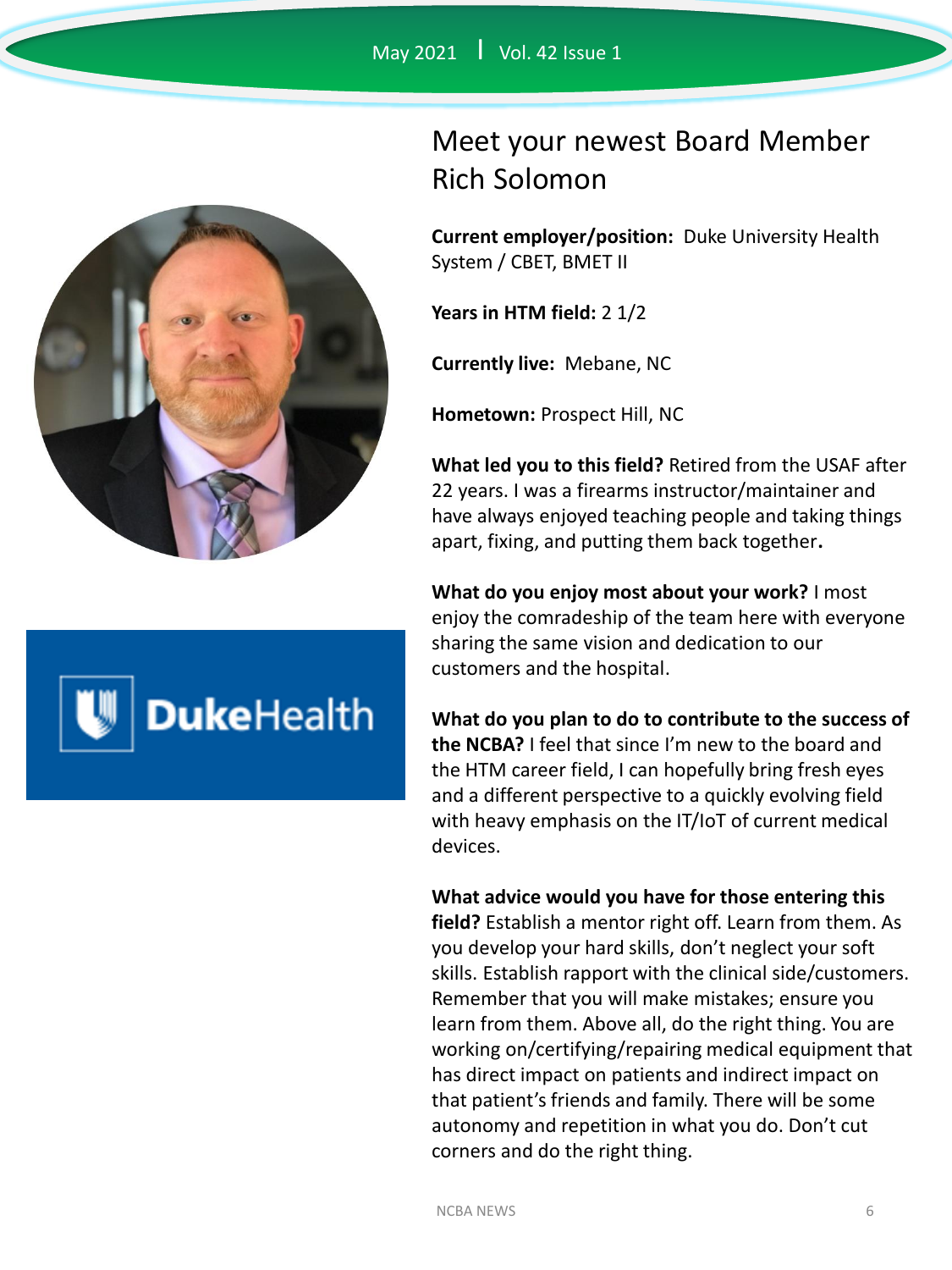# **Scholarships**

# UPDATE: SCHOLARSHIP APPLICATION DEADLINE IS JULY 1, 2021

Contact Matt Woods at [scholarship@ncbiomedassoc.com](mailto:scholarship@ncbiomedassoc.com) for details or any questions.

Since its inception, the NCBA has strived to provide educational opportunities to its members. More specifically, there has been a strong history of giving back through educational scholarships. Surprisingly, interest has waned in recent years. Please take advantage of the opportunities listed below:

#### **W. Glenn Scales Scholarship**

The W. Glenn Scales Scholarship, sponsored by Draeger, is a \$5,000 cash award scholarship which was established in 2008 by the North Carolina Biomedical Association (NCBA) to provide financial assistance to any NCBA member who is seeking to expand their knowledge by pursuing a Baccalaureate or graduate degree.

**https://app.smartsheet.com/b/form/25f3cfb22675403db1402c29ed1d9117**